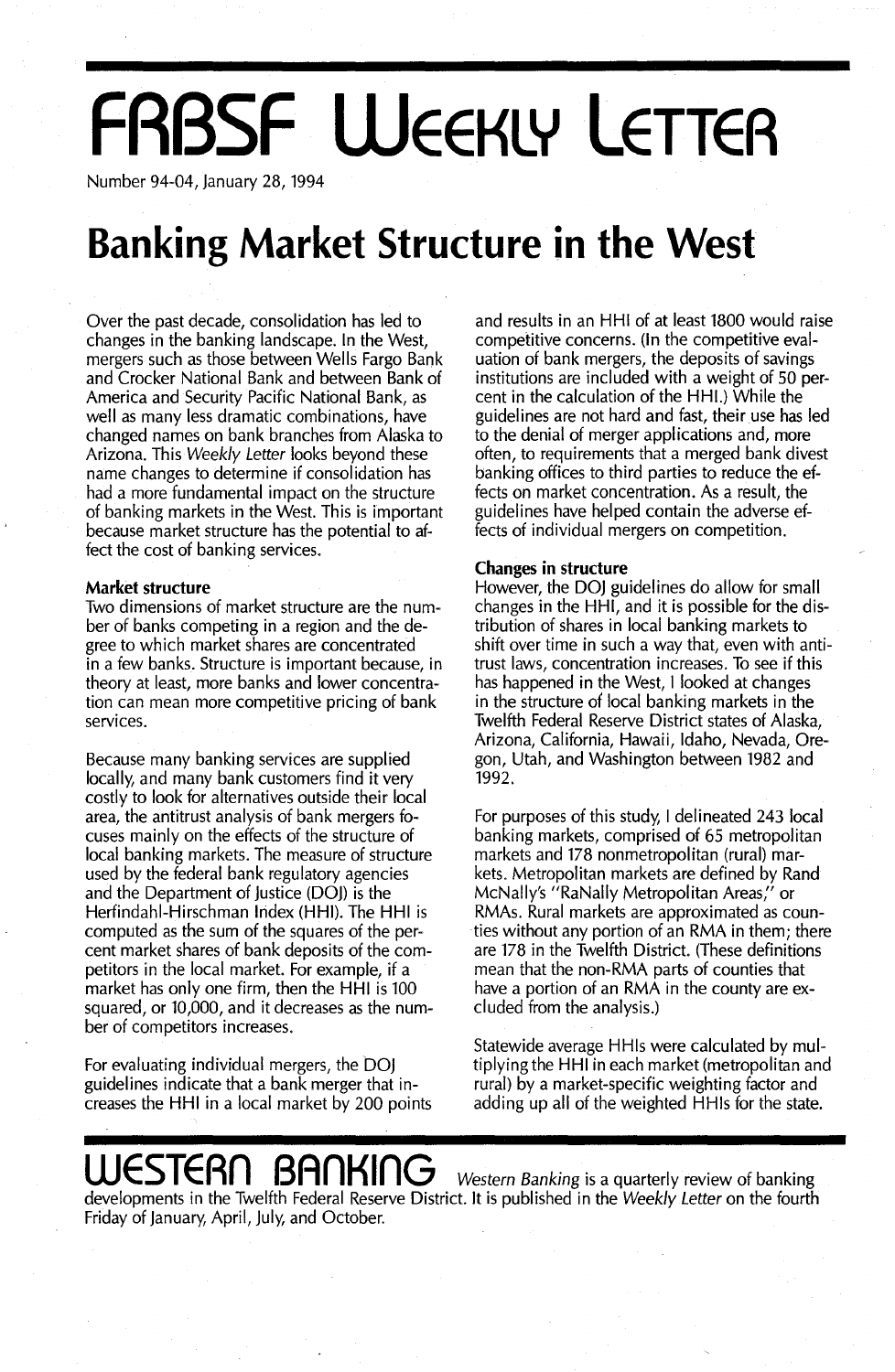# **FRBSF**

The weighting factor for the statewide averages is the deposits in that market divided by the sum of all deposits in all local markets in the state. A similar scheme was used to calculate separate metropolitan and rural averages.

The figure shows that, in most states in the West, local market concentration has been fairly stable, or has even declined. The two most striking declines have been in Arizona and Nevada, where the HHls declined by 370 points and 989 points, respectively. The two states showing increases in the HHI were Alaska and Hawaii. Alaska saw an HHI increase of 183, mostly because the largest bank's acquisitions of several of the mid-sized banks in the state were allowed due to consideration of the acquiree banks' financial conditions. Hawaii had an increase in the average HHI of 709, in part because the largest bank in the state acquired a fairly large savings and loan.



#### Average **Concentration Indices (HHls)**

Thus, for most of the West, bank consolidation has occurred along with stable or decreasing local market concentration. For the most part, this also holds true when attention is confined to just metropolitan or just rural markets. Even California, with two of the biggest bank mergers in history, has had a net decline in weighted average HHls.

A stable or declining average HHI in most of the western states reflects at least a couple of factors. One is the increase in the number of banks in some local banking markets, both through the establishment of new banks and the branching of existing banks. From 1982 to 1992, 67 local banking markets saw increases in the number of banks. For example, new entry played an important role in the decline in the HHI in both Arizona and Nevada. Another factor is the dynamics among existing competitors in local markets. A decline in concentration means that, over time, market shares tend to "even out," as banks with smaller market shares gain ground and banks with larger shares lose ground. This suggests that smaller banks may provide a competitive check on larger banks.

An additional aspect of the dynamic is a tendency for some acquiring banks to Jose some of the combined market share of the merged firms following an acquisition. This mitigates against any initial concentrating effects of mergers. For some in-market mergers, acquiring banks have been required to divest branches in specific markets, often to banks not already operating in those markets. Sometimes, competitors have been able to attract customers from merged institutions because they closed branches or otherwise changed bank practices. This has happened in some interstate as well as intrastate acquisitions. Following some of the larger mergers in particular, competitors have even mounted aggressive promotional campaigns aimed at attracting the customers of merged or acquired institutions.

#### **Conclusion**

Despite widespread consolidation in banking between 1982 and 1992, local banking markets in the West have generally witnessed either relatively stable or declining levels of concentration. This has been due to several factors, including the establishment of new banks and branches and the tendency of smaller competitors in local markets to gain market share, thereby providing a competitive check on larger institutions.

> **Elizabeth Laderman Economist**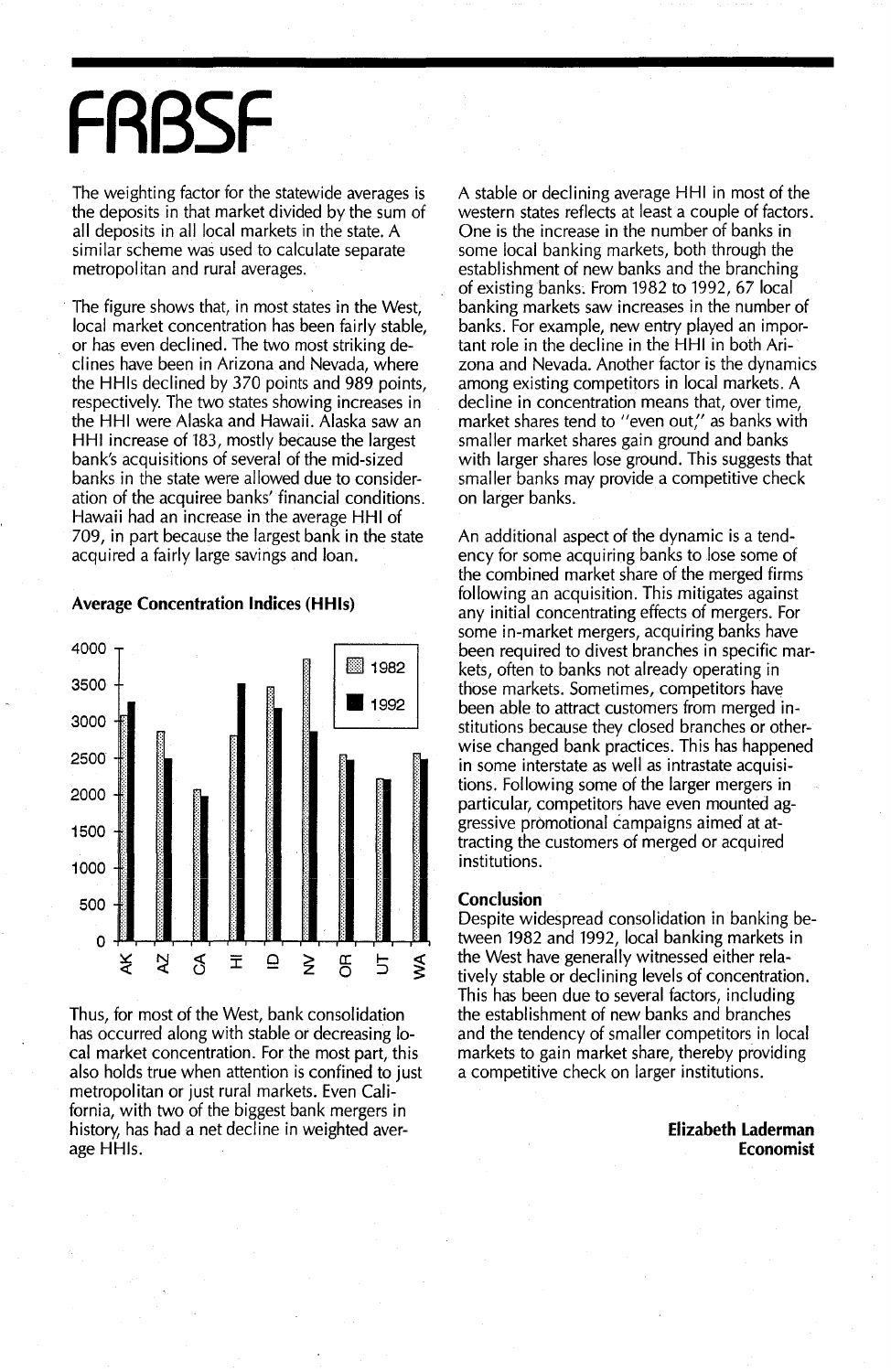#### REGIONAL BANK DATA **SEPTEMBER 30, 1993<br>(NOT SEASONALLY ADJUSTED, PRELIMINARY DATA)**

|                                            |                                    | <b>DISTRICT ALASKA</b>           |                                                             | ARIZ.           | CALIF.            | <b>HAWAII</b>            | <b>IDAHO</b>  |              | NEVADA OREGON | UTAH            | WASH.         |
|--------------------------------------------|------------------------------------|----------------------------------|-------------------------------------------------------------|-----------------|-------------------|--------------------------|---------------|--------------|---------------|-----------------|---------------|
|                                            |                                    |                                  | ASSETS AND LIABILITIES -- \$ MILLION (ALL COMMERCIAL BANKS) |                 |                   |                          |               |              |               |                 |               |
| <b>ASSETS</b>                              | <b>TOTAL</b>                       | 500,369                          | 4,998                                                       | 35,631          | 328,137           | 22,121                   | 10,612        | 16,913       | 26,228        | 14,871          | 40,859        |
|                                            | <b>FOREIGN</b>                     | 32,159                           | 1                                                           | 0               | 30,122            | 2,001                    | 0             | o            | 2             | 20              | 13            |
|                                            | DOMESTIC                           | 468,210                          | 4,997                                                       | 35,631          | 298,015           | 20,120                   | 10,612        | 16,913       | 26,226        | 14,851          | 40,845        |
| LOANS                                      | <b>TOTAL</b><br><b>FOREIGN</b>     | 328,769<br>28,319                | 2,650<br>5                                                  | 20,294<br>o     | 217,286<br>26,907 | 13,926                   | 7.544<br>0    | 9,680<br>o   | 18,088<br>4   | 8,823<br>0      | 30,477<br>11  |
|                                            | <b>DOMESTIC</b>                    | 300,450                          | 2,645                                                       | 20,294          | 190,379           | 1,391<br>12,535          | 7,544         | 9,680        | 18,084        | 8,823           | 30,466        |
|                                            | <b>REAL ESTATE</b>                 | 158,655                          | 1,311                                                       | 7,871           | 112,194           | 7,511                    | 2,438         | 2,394        | 7,616         | 3,958           | 13,362        |
|                                            | COMMERCIAL                         | 60,335                           | 790                                                         | 2,471           | 37,742            | 3,079                    | 1,474         | 773          | 4,608         | 1,609           | 7.790         |
|                                            | CONSUMER                           | 54,242                           | 385                                                         | 6,726           | 24,054            | 1,071                    | 2,313         | 6,231        | 3,829         | 2,591           | 7.043         |
|                                            | <b>AGRICULTURAL</b>                | 5,981                            | 4                                                           | 343             | 2,978             | 37                       | 889           | 15           | 436           | 154             | 1,125         |
|                                            | OTHER                              | 21,238                           | 155                                                         | 2,882           | 13,412            | 836                      | 431           | 267          | 1,596         | 512             | 1,146         |
| <b>SECURITIES</b>                          | <b>TOTAL</b>                       | 80,978                           | 1,843                                                       | 10,053          | 45,690            | 5,148                    | 1,811         | 4,366        | 4,363         | 3,469           | 4,234         |
|                                            | <b>U.S. TREASURIES</b>             | 25,262                           | 894                                                         | 2,393           | 13,563            | 2.721                    | 426           | 1,641        | 1,455         | 713             | 1,456         |
|                                            | <b>U.S. AGENCIES</b>               | 41,807                           | 512                                                         | 6,151           | 25,311            | 1,911                    | 729           | 2,247        | 2,073         | 1,652           | 1,222         |
|                                            | OTHER SEC.                         | 13,909                           | 437                                                         | 1,509           | 6,816             | 517                      | 656           | 478          | 836           | 1,104           | 1,556         |
| <b>LIABILITIES</b>                         | <b>TOTAL</b>                       | 456,462                          | 4,343                                                       | 32,385          | 300,301           | 20,387                   | 9,811         | 14,792       | 23,866        | 13,570          | 37.006        |
|                                            | DOMESTIC                           | 424,302                          | 4,342                                                       | 32,385          | 270,179           | 18,386                   | 9,611         | 14,792       | 23,865        | 13,550          | 36,993        |
| DEPOSITS                                   | <b>TOTAL</b>                       | 397,550                          | 3,743                                                       | 29,076          | 266,827           | 14,152                   | 7,949         | 9,952        | 20,815        | 11,024          | 34,012        |
|                                            | <b>FOREIGN</b>                     | 28,008                           | $\mathbf{1}$                                                | o               | 26,127            | 1,738                    | o             | O            | 2             | 64              | 76            |
|                                            | DOMESTIC                           | 369,542                          | 3,742                                                       | 29,076          | 240,700           | 12,414                   | 7,949         | 9,952        | 20,813        | 10,959          | 33,936        |
|                                            | <b>DEMAND</b>                      | 96,386                           | 1,167                                                       | 6,358           | 66,473            | 2,427                    | 1,528         | 2,794        | 4,568         | 2,518           | 8,553         |
|                                            | <b>NOW</b>                         | 41,241                           | 361                                                         | 3,334           | 24,180            | 1,453                    | 1,052         | 1,362        | 3,342         | 1,548           | 4,608         |
|                                            | <b>MMDA &amp; SAVINGS</b>          | 140,608                          | 1,269                                                       | 10,914          | 93,789            | 5,043                    | 2,716         | 4,037        | 6,839         | 3,682           | 12,319        |
|                                            | <b>SMALL TIME</b>                  | 63,279                           | 435                                                         | 7,067           | 36,402            | 2,008                    | 2,090         | 970          | 5,200         | 2,485           | 6,621         |
|                                            | <b>LARGE TIME</b><br>OTHER         | 27,703<br>326                    | 472<br>38                                                   | 1,402<br>0      | 19,657<br>199     | 1,481<br>3               | 563<br>0      | 766<br>2     | 848<br>16     | 721<br>5        | 1,772<br>62   |
|                                            |                                    |                                  |                                                             |                 |                   |                          |               |              |               |                 |               |
| OTHER BORROWINGS                           |                                    | 33,502                           | 560                                                         | 2,394           | 13,411            | 5,405                    | 1,705         | 3,446        | 2,331         | 2,107           | 2,144         |
| <b>EQUITY CAPITAL</b><br>LOAN LOSS RESERVE |                                    | 43,907<br>9,923                  | 655<br>43                                                   | 3.246<br>507    | 27,835<br>7,296   | 1,735<br>225             | 800<br>114    | 2,121<br>487 | 2,361<br>433  | 1,301<br>204    | 3,653<br>614  |
|                                            |                                    |                                  |                                                             |                 |                   |                          |               |              |               |                 |               |
| <b>LOAN COMMITMENTS</b><br>LOANS SOLD      |                                    | 202,923<br>23,111                | 617<br>18                                                   | 30,128<br>194   | 108,255<br>22,102 | 8,052<br>61              | 3,047<br>22   | 15.129<br>98 | 12,681<br>205 | 6,937<br>79     | 18,077<br>254 |
| TIER1 CAPITAL RATIO                        |                                    | 0.099                            | 0.211                                                       | 0.123           | 0.092             | 0.105                    | 0.096         | 0.149        | 0.104         | 0.130           | 0.093         |
| TOTAL CAPITAL RATIO                        |                                    | 0.129                            | 0.223                                                       | 0.146           | 0.126             | 0.125                    | 0.115         | 0.162        | 0.121         | 0.147           | 0.116         |
| <b>LEVERAGE RATIO</b>                      |                                    | 0.079                            | 0.127                                                       | 0.081           | 0.076             | 0.073                    | 0.073         | 0.112        | 0.083         | 0.088           | 0.084         |
|                                            |                                    |                                  |                                                             |                 |                   |                          |               |              |               |                 |               |
|                                            |                                    |                                  | EARNINGS AND RETURNS -- \$ MILLION (ALL COMMERCIAL BANKS)   |                 |                   |                          |               |              |               |                 |               |
| <b>INCOME</b>                              | <b>TOTAL</b>                       | 11,104                           | 112                                                         | 646             | 7,074             | 432                      | 226           | 668          | 653           | 340             | 951           |
|                                            | <b>INTEREST</b>                    | 8,280                            | 89                                                          | 509             | 5,289             | 365                      | 191           | 387          | 452           | 265             | 734           |
|                                            | <b>FEES &amp; CHARGES</b>          | 756                              | 6                                                           | 49              | 508               | 15                       | 16            | 16           | 49            | 23              | 75            |
| <b>EXPENSES</b>                            | <b>TOTAL</b>                       | 8,698                            | 76                                                          | 478             | 5,784             | 333                      | 171           | 456          | 461           | 257             | 684           |
|                                            | <b>INTEREST</b>                    | 2,578                            | 25                                                          | 169             | 1,647             | 140                      | 68            | 88           | 130           | 93              | 217           |
|                                            | <b>SALARIES</b>                    | 2,315                            | 26                                                          | 134             | 1,588             | 87                       | 32            | 51           | 153           | 57              | 187           |
|                                            | LOAN LOSS PROVISION                | 730                              | 1                                                           | 13              | 576               | 27                       | 10            | 71           | 1             | 7               | 22            |
|                                            | OTHER                              | 3,075                            | 24                                                          | 162             | 1,971             | 78                       | 60            | 246          | 177           | 99              | 258           |
| <b>TAXES</b>                               |                                    | 928                              | 12                                                          | 71              | 517               | 41                       | 50            | 70           | 77            | 29              | 92            |
| <b>NET INCOME</b>                          |                                    | 1,453                            | 24                                                          | 75              | 769               | 59                       | 37            | 143          | 115           | 55              | 176           |
| ROA (% ANNUALIZED)                         |                                    | 1.18                             | 1.92                                                        | 0.87            | 0.95              | 1.06                     | 1.42          | 3.51         | 1.78          | 1.46            | 1.75          |
| ROE (% ANNUALIZED)                         |                                    | 13.24                            | 14.86                                                       | 9.19            | 11.04             | 13.62                    | 18.72         | 26.99        | 19.56         | 16.78           | 18.28         |
|                                            | NET INTEREST MARGIN (% ANNUALIZED) | 4.64                             | 5.07                                                        | 3.96            | 4.52              | 4.04                     | 4.63          | 7.33         | 4.96          | 4.67            | 5.13          |
|                                            |                                    |                                  |                                                             |                 |                   |                          |               |              | 랑             |                 |               |
| <b>LOAN LOSS RESERVE</b>                   |                                    | ASSET QUALITY - PERCENT OF LOANS |                                                             |                 |                   | (LARGE COMMERCIAL BANKS) |               |              |               |                 |               |
|                                            |                                    | 3.11                             | 1.55                                                        | 2.49            | 3.47              | 1.61                     | 1.49          | 5.20         | 2.49          | 2.28            | 2.11          |
| NET CHARGEOFFS, TOTAL                      |                                    | 0.98                             | 0.08                                                        | 0.58            | 1.13              | 1.18                     | 0.34          | 2.87         | 0.35          | $-0.04$         | 0.29          |
|                                            | <b>REAL ESTATE</b>                 | 0.95                             | 0.01                                                        | 0.21            | 1.30              | 0.10                     | 0.07          | 0.16         | 0.06          | $-0.03$         | 0.08          |
|                                            | COMMERCIAL<br><b>CONSUMER</b>      | 0.53<br>2.65                     | -0.08<br>0.65                                               | -0.54           | 0.52<br>3.60      | 3.67                     | 1.10          | -5.06        | 0.28          | -0.56           | 0.13          |
|                                            | <b>AGRICULTURAL</b>                | $-0.35$                          | 0.00                                                        | 1.66<br>$-0.44$ | $-0.38$           | 0.87<br>0.35             | 0.25<br>-0.02 | 4.77<br>0.03 | 1.12<br>0.55  | 0.58<br>$-0.40$ | 1.01<br>-0.90 |
|                                            |                                    |                                  |                                                             |                 |                   |                          |               |              |               |                 |               |
|                                            | PAST DUE & NON-ACCRUAL, TOTAL      | 4.44                             | 2.58                                                        | 2.79            | 5.36              | 2.60                     | 1.36          | 6.16         | 1.86          | 1.59            | 2.52          |
|                                            | REAL ESTATE                        | 6.02                             | 2.60                                                        | 3.16            | 7.30              | 2.65                     | 1,60          | 6.78         | 2.36          | 1.72            | 3.27          |
|                                            | <b>CONSTRUCTION</b>                | 19.24                            | 2.73                                                        | 5.65            | 24.55             | 8.60                     | 5.64          | 25.32        | 8.22          | 0.97            | 11.57         |
|                                            | <b>COMMERCIAL</b>                  | 8.10                             | 4.07                                                        | 8.07            | 10.13             | 1.61                     | 1.63          | 7.22         | 3.41          | 3.64            | 2.65          |
|                                            | <b>FARM</b>                        | 8.87                             | 0.00                                                        | 24.33           | 9.14              | 10.46                    | 3.50          | 0.00         | 6.21          | 15.28           | 3.80          |
|                                            | HOME EQUITY LINES                  | 1.30                             | 1.01                                                        | 0.60            | 1.43              | 1.21                     | 0.26          | 0.76         | 0.37          | 0.59            | 1.80          |
|                                            | <b>MORTGAGES</b>                   | 3.48                             | 1.82                                                        | 1.80            | 4.19              | 2.88                     | 1.11          | 3.92         | 1.16          | 1.05            | 1.33          |
|                                            | MULTI-FAMILY                       | 7.46                             | 1.73                                                        | 1.12            | 10.07             | 1.16                     | 0.00          | 2.13         | 0.45          | 0.04            | 1.51          |
|                                            | <b>COMMERCIAL</b>                  | 3.97                             | 2.60                                                        | 4.87            | 4.55              | 2.86                     | 1.34          | 8.54         | 1.23          | 1.79            | 2.56          |
|                                            | CONSUMER                           | 2.89                             | 2.68                                                        | 2.71            | 3.11              | 2.63                     | 1.22          | 5.89         | 1.23          | 1.30            | 1.44          |
|                                            | <b>AGRICULTURAL</b>                | 2.90                             | 0.00                                                        | 2.43            | 3.06              | 20.66                    | 1,32          | 1.20         | 4.87          | 1.61            | 2.62          |
| <b>NUMBER OF BANKS</b>                     |                                    | 715                              | 8                                                           | 37              | 429               | 17                       | 20            | 20           | 46            | 50              | 88            |
| NUMBER OF EMPLOYEES                        |                                    | 242,975                          | 2,733                                                       | 19,557          | 155,547           | 8,707                    | 4,727         | 6,508        | 16,465        | 7,644           | 21,087        |

**• Past Due and** No~Accrualloan **figures are revised and are not consistent with previous values.**

Opinions expressed in this newsletter do not necessarily reflect the views of the management of the Federal Reserve Bank of **San Francisco, or of the Board of Governors of the Federal Reserve System.**

Editorial comments may be addressed to the editor or to the author. . . . Free copies of Federal Reserve publications can be obtained from the Public Information Department, Federal Reserve Bank of San Francisco, P.O. Box 7702, San Francisco 94120 **Phone (415) 974-2246, Fax (415) 974-3341.**